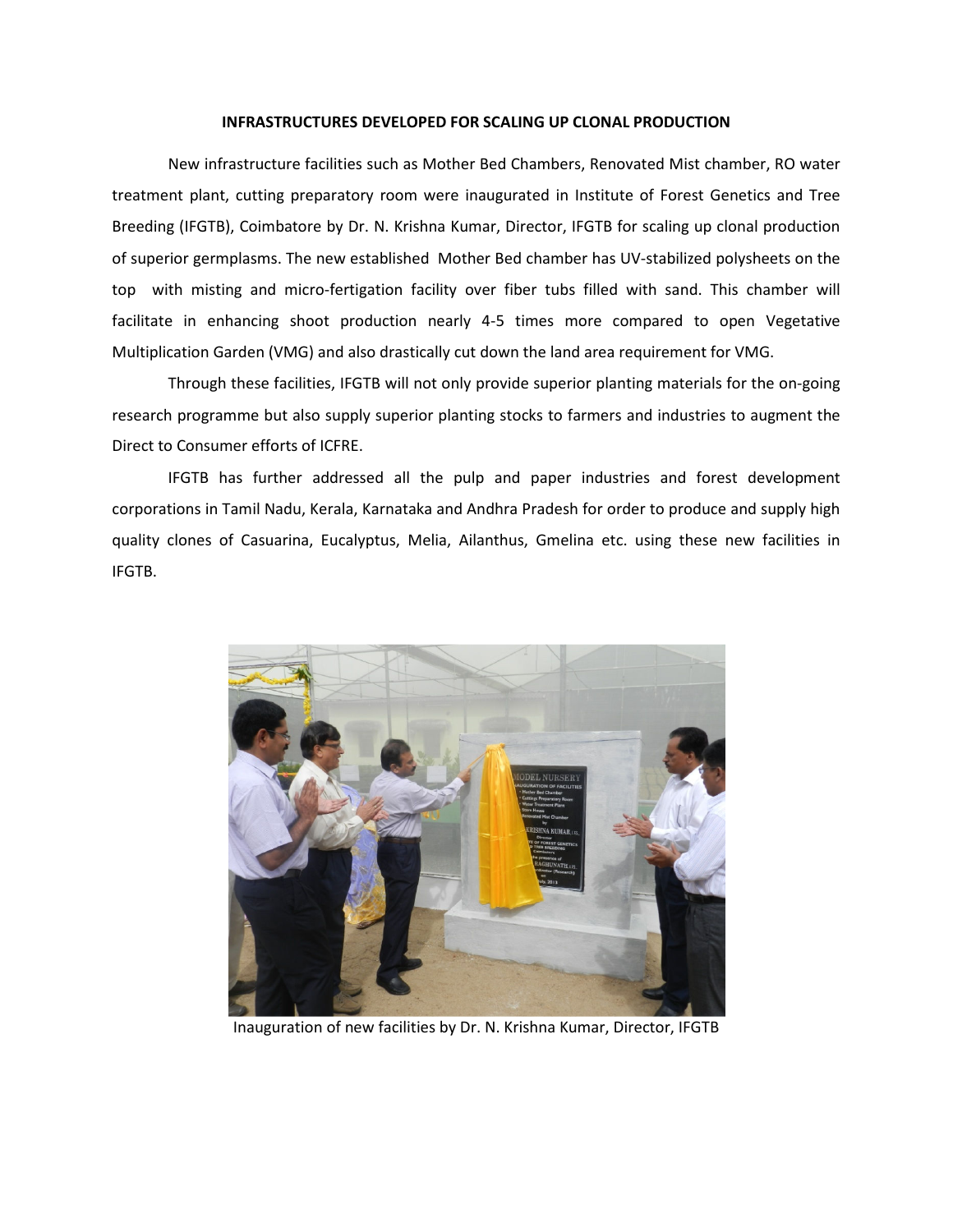

Planting of superior germplasm of *Calophyllum* on Mother bed



Overview of Mother Bed Chanber